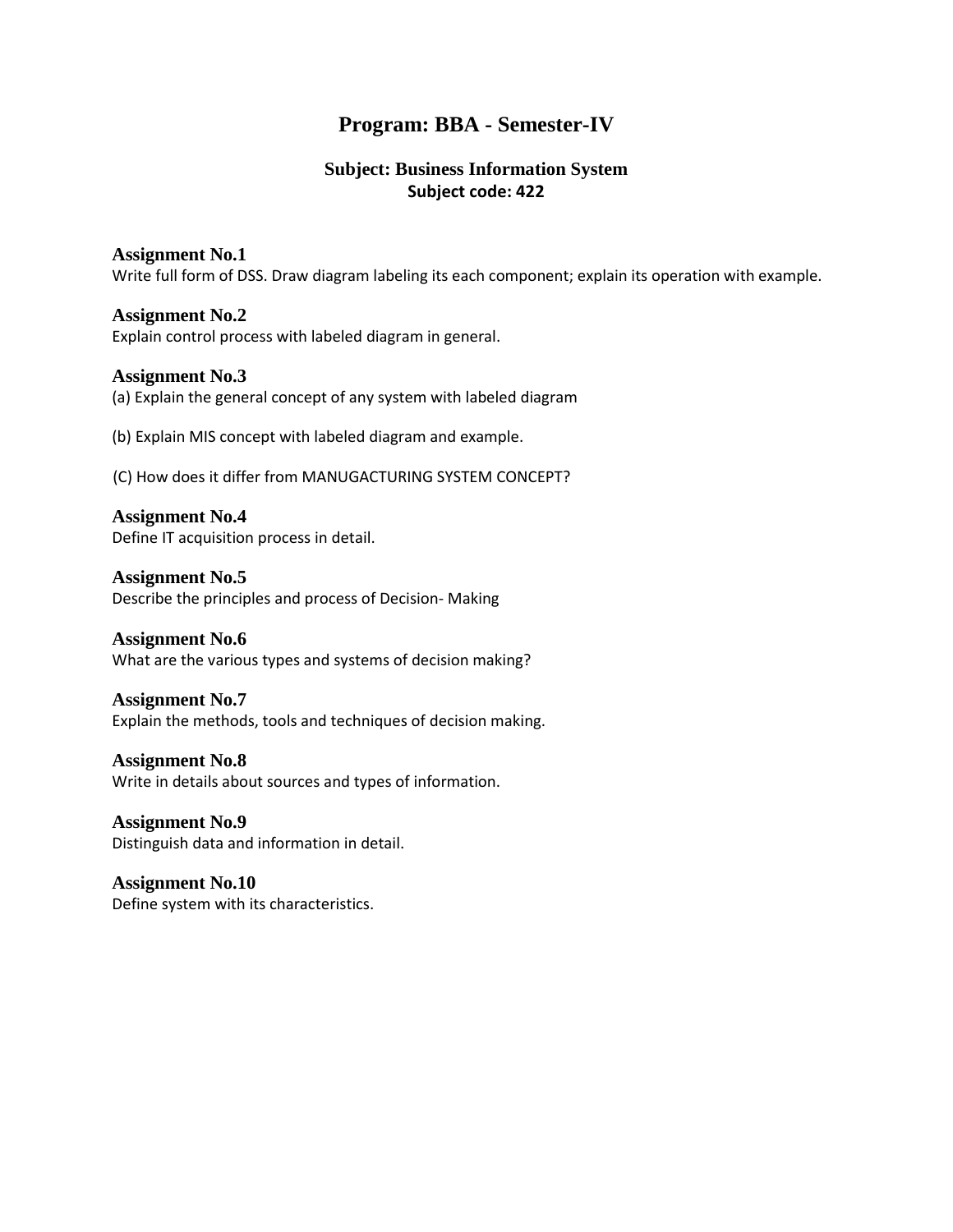## **Subject: Production and Operations management**

# **Subject code: 423**

**Assignment No.1** Explain the functions of Production management.

**Assignment No.2** Explain the role of Design and marketing departments with respect the product development process.

**Assignment No.3** What are the factors affection location analysis and choices for a manufacturing plant?

**Assignment No.4** Write in detail difference between Production Management and Operation Management with its problems.

**Assignment No.5** Write main functions of Production Planning and Control with Production Planning Strategy

**Assignment No.6** Define Project Planning and control in detail with its types and Process.

**Assignment No.7** Write in detail on Plant Layout.

**Assignment No.8** Discuss Maintenance Management with its need and objectives.

**Assignment No.9** What is meant by Work Measurement? Write Objectives, benefits and techniques of work management.

**Assignment No.10** Write on Supply chain management in details.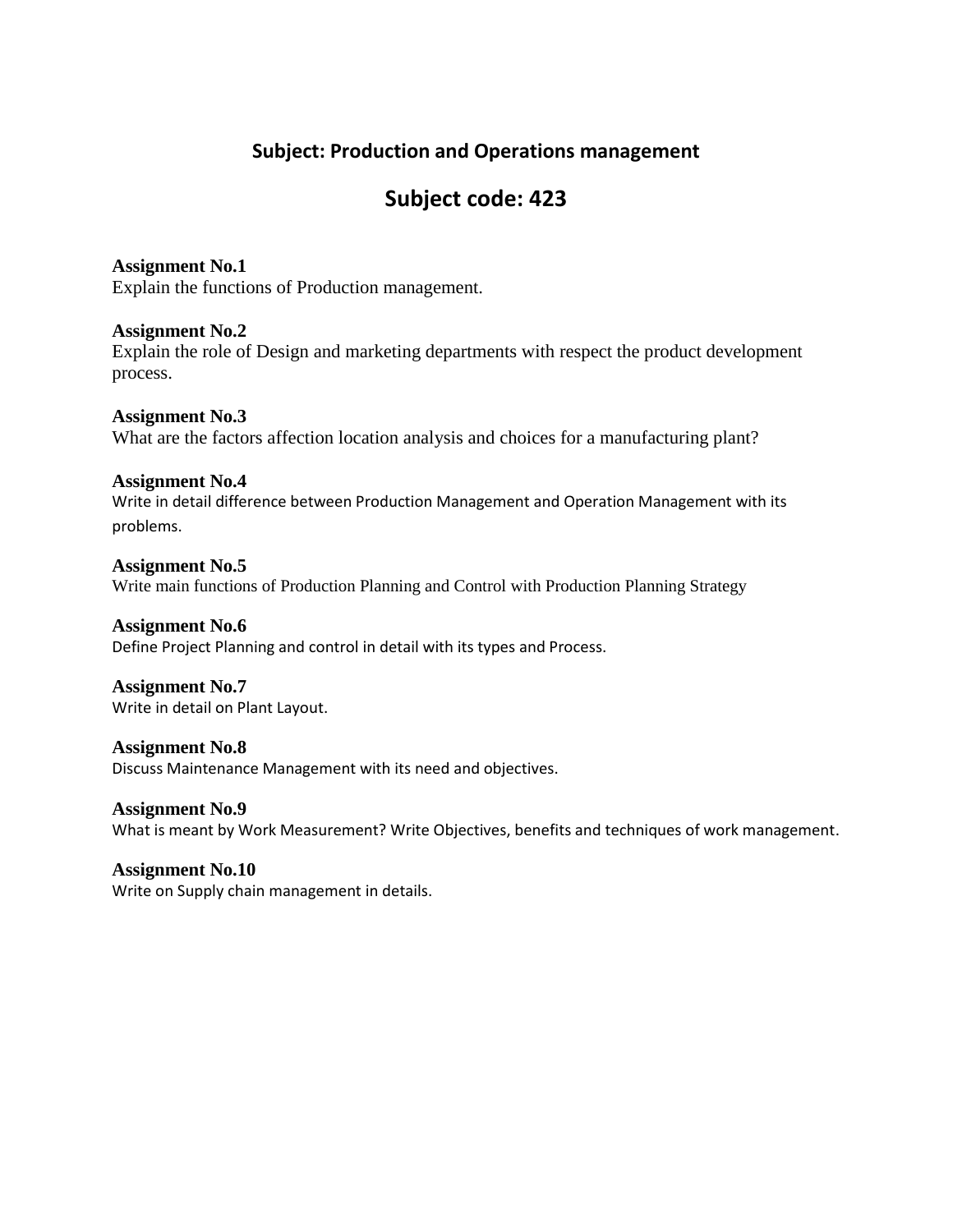## **Subject: Basics of Corporate Governance and Business Ethics**

## **Subject code: 424**

**Assignment No.1** Explain the Kohlberg's Theory

**Assignment No.2** What is ethics in Marketing? Also explain the need of ethics in HR.

#### **Assignment No.3**

Give a brief note on corporate governance & its limitations.

#### **Assignment No.4**

Write short note on following

- a) Utilitarianism
- b) Psychological Expectancy Model

**Assignment No.5**

Write short note on following

- a) Individualism V/s Collective in HRM practice
- b) Absolutism V/s Relativism Comparison

#### **Assignment No.6**

Write short note on following

- a) Brand building
- b) CSR (Corporate Social Responsibility)

#### **Assignment No.7**

Write in detail Ethical Environment Protection, Sustainable Environment

#### **Assignment No.8**

- a) Define Code of Ethics, Code of Conduct and Code of Practice
- b) Leadership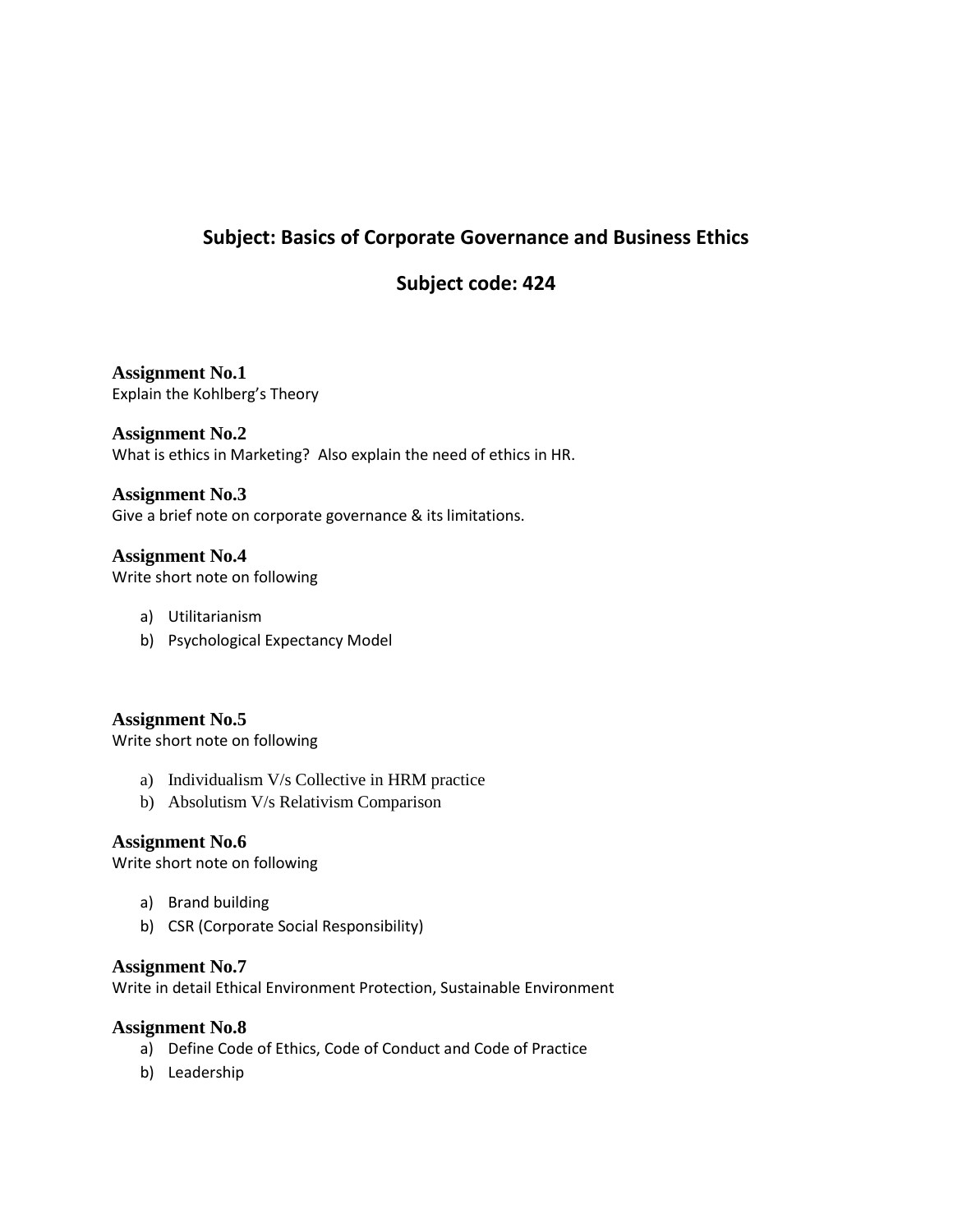**Assignment No.9** Define stakeholder. What are the three theories found in the nature of the corporations?

#### **Assignment No.10**

Explain Corporate Governance worldwide and in India.

### **Subject: Financial Management**

## **Subject code: 425**

#### **Assignment No.1**

Define financial management and explain the objectives of financial management.

#### **Assignment No.2**

What do you mean by the term "future value of money". Explain with examples the term.

- I. Money compounded half yearly
- II. Money compounded quarterly
- III. Money compounded monthly

#### **Assignment No.3**

What do you mean by the term cost of capital? What are the various component of cost of capital?

#### **Assignment No.4**

Explain three decision-making areas in the field of financial management.

#### **Assignment No.5**

#### **Write short notes on the following**

a) IRR

b) Valuation of securities

#### **Assignment No.6**

Discuss the importance of capital budgeting decision. Explain accounting rate of return technique with hypothetical example.

#### **Assignment No.7**

What are provisions regarding dividends under the Companies Act? Discuss the benefit of receiving and not receiving dividends for shareholders.

#### **Assignment No.8**

**Write short notes on the following**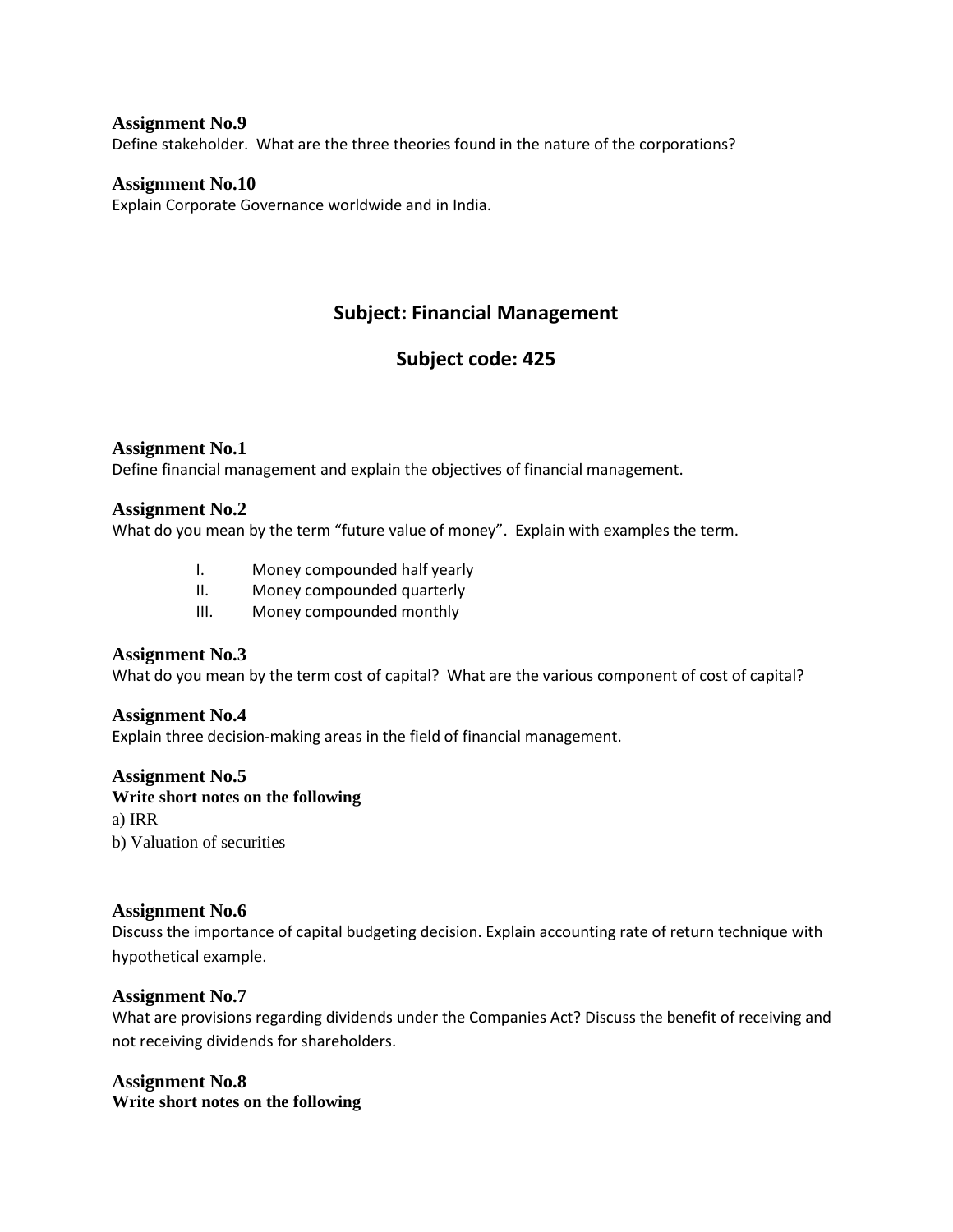- a) Operating leverage
- b) Bonus Vs Dividends

#### **Assignment No.9**

What is mean by share split with main reason of share splitting? What are the advantages of a share split?

#### **Assignment No.10**

Differentiate between discounted and non-discounted cash-flow techniques. Name them. Explain accounting rate of return technique.

## **Subject: Enhancing Personal and Professional Skills-II**

## **Subject code: 426**

**Assignment No.1** What do you mean by Business Etiquettes and what do you mean by Good Grooming?

#### **Assignment No.2**

What is Mannerism and what is the role of body language in Mannerism?

#### **Assignment No.3**

What are Table Etiquettes? Elaborate some of the Table manners.

#### **Assignment No.4**

Write short notes on – (a) Importance of body language in making oral verbal communication effective. (b) Describe guidelines for effective listening.

#### **Assignment No.5**

Describe Electronic mail with its merits and demerits

#### **Assignment No.6**

Write elements of manual and office letter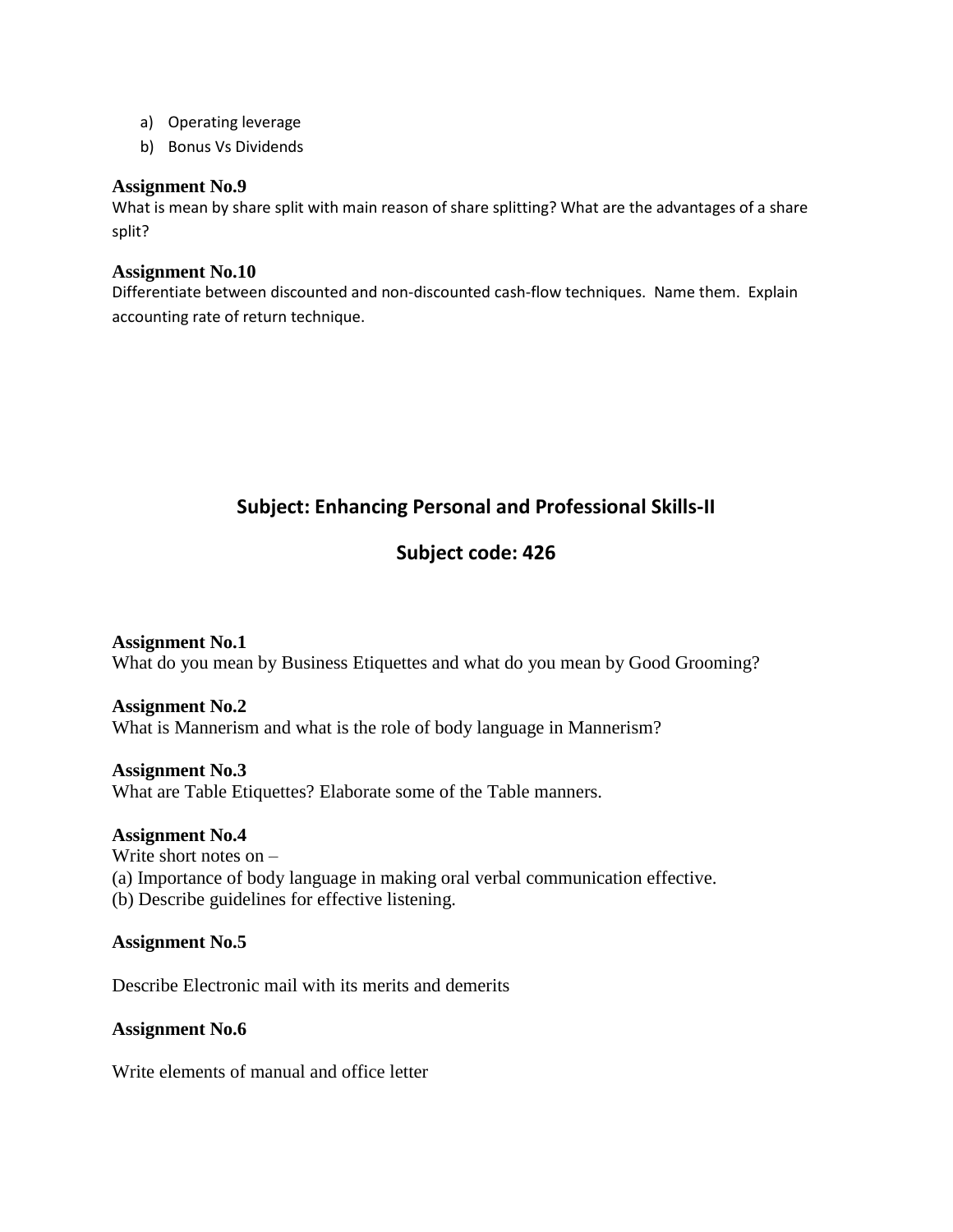#### **Assignment No.7**

Explain significance of voice clarity and its determinants.

#### **Assignment No.8**

Write details of body language and gestures.

#### **Assignment No.9**

Describe the importance of listening and its process.

#### **Assignment No.10**

What are the barriers of effective listening?

# **Subject: English Language-IV**

## **Subject code: 427**

#### **Assignment No.1**

Define Presentation. What are the different forms of presentation?

#### **Assignment No.2**

On behalf of sales Intercontinental (P) Ltd. Delhi, Draft an email to Premier Electronics, Hale End, London placing an order for magnetic tape to be used in cassettes, giving suitable instructions regarding marks and numbers, packing, payment, shipment, insurance.

#### **Assignment No.3**

Draft a memorandum to the office staff emphasizing the need of observing punctuality and adhering to lunch hours.

**Assignment No.4** Write in detail Interactive Communication Model

#### **Assignment No.5**

Planning Advertisements for Result and effective online advertisement